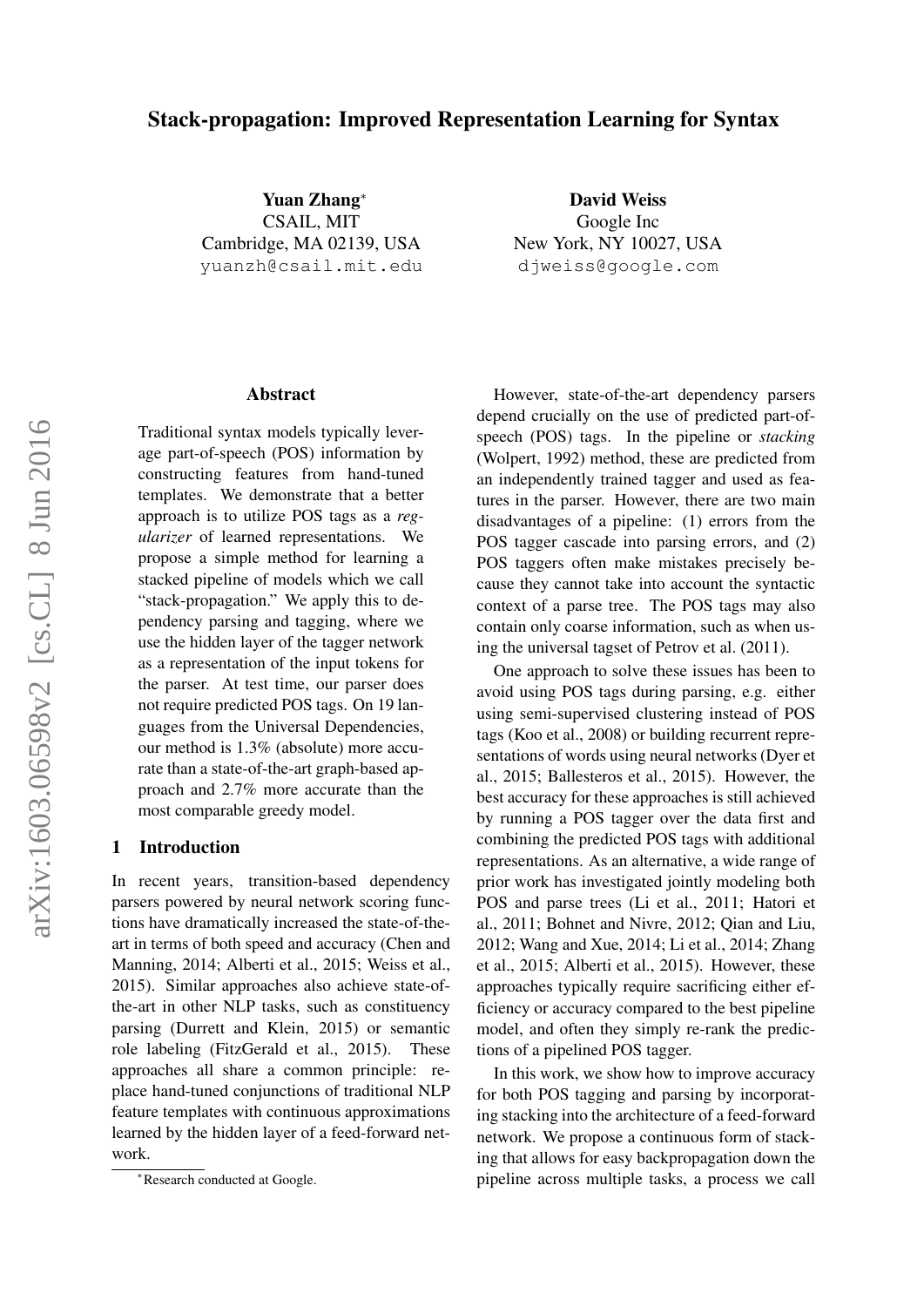

Figure 1: Traditional stacking (left) vs. Stack-propagation (right). Stacking uses the output of Task A as features in Task B, and does not allow backpropagation between tasks. Stack-propagation uses a continuous and differentiable link between Task A and Task B, allowing for backpropagation from Task B into Task A's model. Updates to Task A act as *regularization* on the model for Task B, ensuring the shared component is useful for both tasks.

"stack-propagation" (Figure 1). At the core of this idea is that we use POS tags as *regularization* instead of *features*.

Our model design for parsing is very simple: we use the hidden layer of a window-based POS tagging network as the representation of tokens in a greedy, transition-based neural network parser. Both networks are implemented with a refined version of the feed-forward network (Figure 3) from Chen and Manning (2014), as described in Weiss et al. (2015). We link the tagger network to the parser by translating traditional feature templates for parsing into feed-forward connections from the tagger to the parser (Figure 2). At training time, we unroll the parser decisions and apply stackpropagation by alternating between stochastic updates to the parsing or tagging objectives (Figure 4). The parser's representations of tokens are thus regularized to be individually predictive of POS tags, even as they are trained to be useful for parsing when concatenated and fed into the parser network. This model is similar to the multi-task network structure of Collobert et al. (2011), where Collobert et al. (2011) shares a hidden layer between multiple tagging tasks. The primary difference here is that we show how to unroll parser transitions to apply the same principle to tasks with fundamentally different structure.

The key advantage of our approach is that at test time, we do not require predicted POS tags for parsing. Instead, we run the tagger network up to the hidden layer over the entire sentence, and then dynamically connect the parser network to the tagger network based upon the discrete parser configurations as parsing unfolds. In this way, we avoid cascading POS tagging errors to the parser. As we show in Section 5, our approach can be used in conjunction with joint transition systems in the parser to improve both POS tagging as well as parsing. In addition, because the parser re-uses the representation from the tagger, we can drop all lexicalized features from the parser network, leading to a compact, faster model.

The rest of the paper is organized as follows. In Section 2, we describe the layout of our combined architecture. In Section 3, we introduce stackpropagation and show how we train our model. We evaluate our approach on 19 languages from the Universal Dependencies treebank in Section 4. We observe a  $>2\%$  absolute gain in labeled accuracy compared to state-of-the-art, LSTM-based greedy parsers (Ballesteros et al., 2015) and a  $>1\%$  gain compared to a state-of-the-art, graphbased method (Lei et al., 2014). We also evaluate our method on the Wall Street Journal, where we find that our architecture outperforms other greedy models, especially when only coarse POS tags from the universal tagset are provided during training. In Section 5, we systematically evaluate the different components of our approach to demonstrate the effectiveness of stack-propagation compared to traditional types of joint modeling. We also show that our approach leads to large reductions in cascaded errors from the POS tagger.

We hope that this work will motivate further research in combining traditional pipelined structured prediction models with deep neural architectures that learn intermediate representations in a task-driven manner. One important finding of this work is that, even *without* POS tags, our architecture outperforms recurrent approaches that build custom word representations using character-based LSTMs (Ballesteros et al., 2015). These results suggest that learning rich embeddings of words may not be as important as building an intermediate representation that takes multiple features of the *surrounding* context into account. Our results also suggest that deep models for dependency parsing may not discover POS classes when trained solely for parsing, even when it is fully within the capacity of the model. Designing architectures to apply stack-propagation in other coupled NLP tasks might yield significant accuracy improvements for deep learning.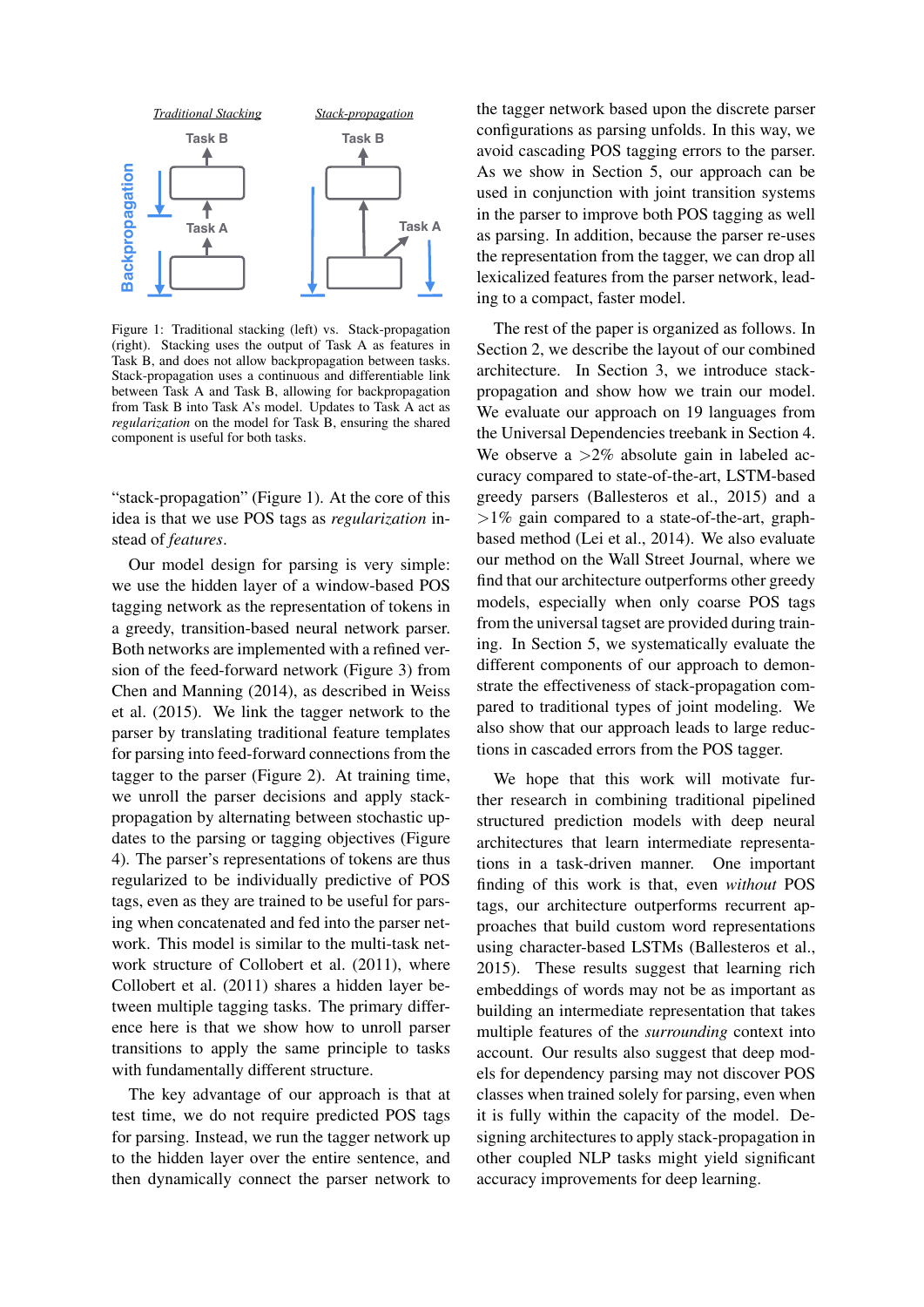

Figure 2: Detailed example of the stacked parsing model. *Top:* The discrete parser state, consisting of the stack and the buffer, is updated by the output of the parser network. In turn, the feature templates used by the parser are a function of the state. In this example, the parser has three templates, stack:0, stack:1, and input:0. *Bottom:* The feature templates create many-to-many connections from the hidden layer of the tagger to the input layer of the parser. For example, the predicted root of the sentence ("ate") is connected to the input of most parse decisions. At test time, the above structure is constructed dynamically as a function of the parser output. Note also that the predicted POS tags are not directly used by the parser.

### 2 Continuous Stacking Model

In this section, we introduce a novel neural network model for parsing and tagging that incorporates POS tags as a regularization of learned implicit representations. The basic unit of our model (Figure 3) is a simple, feed-forward network that has been shown to work very well for parsing tasks (Chen and Manning, 2014; Weiss et al., 2015). The inputs to this unit are feature matrices which are embedded and passed as input to a hidden layer. The final layer is a softmax prediction.

We use two such networks in this work:<br>window-based version for tagging and a<br>neition-based version for dependency parsing We use two such networks in this work:<br>a window-based version for tagging and a transition-based version for dependency parsing. In a traditional stacking (pipeline) approach, we would use the discrete predicted POS tags from the tagger as features in the parser (Chen and Manning, 2014). In our model, we instead feed the continuous hidden layer activations of the tagger network as input to the parser. The primary strength of our approach is that the parser has access to all of the features and information used by the POS tagger during training time, but it is allowed to make its own decisions at test time.

To implement this, we show how we can reuse feature templates from Chen and Manning (2014) to specify the feed-forward connections from the tagger network to the parser network. An interesting consequence is that because this structure is a function of the derivation produced by the parser, the final feed-forward structure of the stacked model is not known until *run-time*.



Figure 3: Elementary NN unit used in our model. Feature matrices from multiple channels are embedded, concatenated together, and fed into a rectified linear hidden layer. In the parser network, the feature inputs are continuous representations from the tagger network's hidden layer.

However, because the connections for any specific parsing decision are fixed given the derivation, we can still extract examples for training off-line by unrolling the network structure from gold derivations. In other words, we can utilize our approach with the same simple stochastic optimization techniques used in prior works. Figure 2 shows a fully unrolled architecture on a simple example.

#### 2.1 The Tagger Network

As described above, our POS tagger follows the basic structure from prior work with embedding, hidden, and softmax layers. Like the "windowapproach" network of Collobert et al. (2011), the tagger is evaluated per-token, with features extracted from a window of tokens surrounding the target. The input consists of a rich set of fea-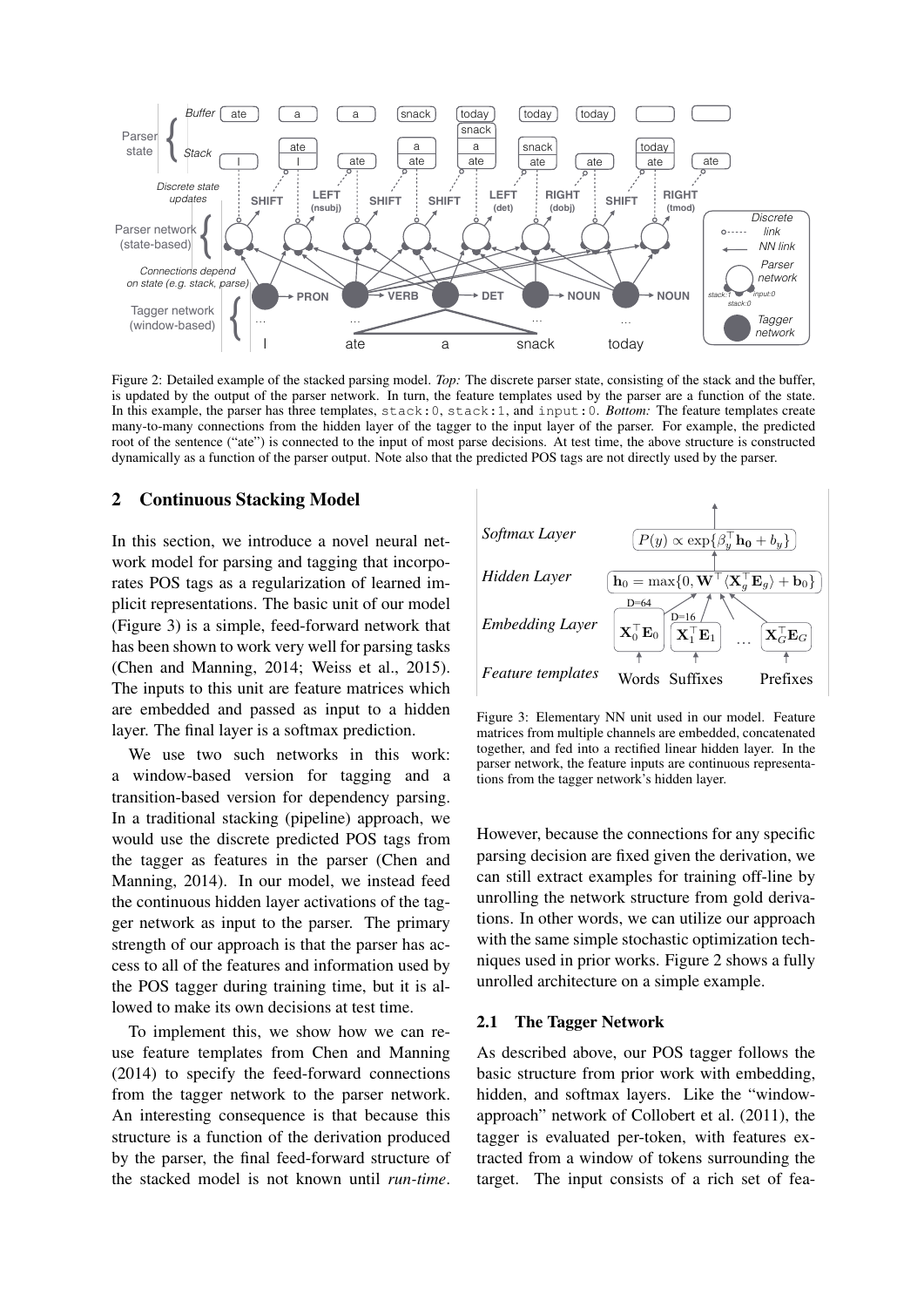

Figure 4: A schematic for the PARSER stack-propagation update. *a*: Example parser configuration  $c$  with corresponding stack and buffer. *b*: Forward and backward stages for the given single example. During the forward phase, the tagger networks compute hidden activations for each feature template (e.g. *stack*<sup>0</sup> and *buffer*<sup>0</sup>), and activations are fed as features into the parser network. For the backward update, we backpropagate training signals from the parser network into each linked tagging example.

tures for POS tagging that are deterministically extracted from the training data. As in prior work, the features are divided into *groups* of different sizes that share an embedding matrix E. Features for each group  $q$  are represented as a sparse matrix  $X^g$  with dimension  $F^g \times V^g$ , where  $F^g$  is the number of feature templates in the group, and  $V<sup>g</sup>$  is the vocabulary size of the feature templates. Each row of  $X<sup>g</sup>$  is a one-hot vector indicating the appearance of each feature.

The network first looks up the learned embedding vectors for each feature and then concatenates them to form the embedding layer. This embedding layer can be written as:

$$
\mathbf{h}_0 = \left[ \mathbf{X}^g \mathbf{E}^g \mid \forall g \right] \tag{1}
$$

where  $\mathbf{E}^g$  is a learned  $V^g \times D^g$  embedding matrix for feature group. Thus, the final size  $|\mathbf{h}_0| =$  $\sum_{g} F^{g} D^{g}$  is the sum of all embedded feature sizes. The specific features and their dimensions used in the tagger are listed in Table 1. Note that for all features, we create additional *null* value that triggers when features are extracted outside the scope of the sentence. We use a single hidden layer in our model and apply rectified linear unit (ReLU) activation function over the hidden layer outputs. A final softmax layer reads in the activations and outputs probabilities for each possible POS tag.

#### 2.2 The Parser Network

The parser component follows the same design as the POS tagger with the exception of the features and the output space. Instead of a windowbased classifier, features are extracted from an arc-



(b) Forward and backward schema for (a).

| Features $(g)$                   | Window | $\prime$ |
|----------------------------------|--------|----------|
| Symbols                          |        |          |
| Capitalization                   | $+/-1$ | 4        |
| Prefixes/Suffixes ( $n = 2, 3$ ) | $+/-1$ | 16       |
| Words                            | $+/-3$ | 64       |

Table 1: Window-based tagger feature spaces. "Symbols" indicates whether the word contains a hyphen, a digit or a punctuation.

standard parser configuration<sup>1</sup>  $c$  consisting of the stack s, the buffer b and the so far constructed dependencies (Nivre, 2004). Prior implementations of this model used up to four groups of discrete features: words, labels (from previous decisions), POS tags, and morphological attributes (Chen and Manning, 2014; Weiss et al., 2015; Alberti et al., 2015).

In this work, we apply the same design principle but we use an *implicitly* learned intermediate representation in the parser to replace traditional discrete features. We only retain discrete features over the labels in the incrementally constructed tree (Figure 4). Specifically, for any token of interest, we feed the hidden layer of the tagger network evaluated for that token as input to the parser. We implement this idea by re-using the feature templates from prior work as indexing functions.

We define this process formally as follows. Let  $f_i(c)$  be a function mapping from parser configurations  $c$  to indices in the sentence, where  $i$  denotes each of our feature templates. For example, in Figure 4(a), when  $i =$ stack<sub>0</sub>,  $f_i(c)$  is the in-

<sup>&</sup>lt;sup>1</sup>Note that the "stack" in the parse configuration is separate from the "stacking" of the POS tagging network and the parser network (Figure 1).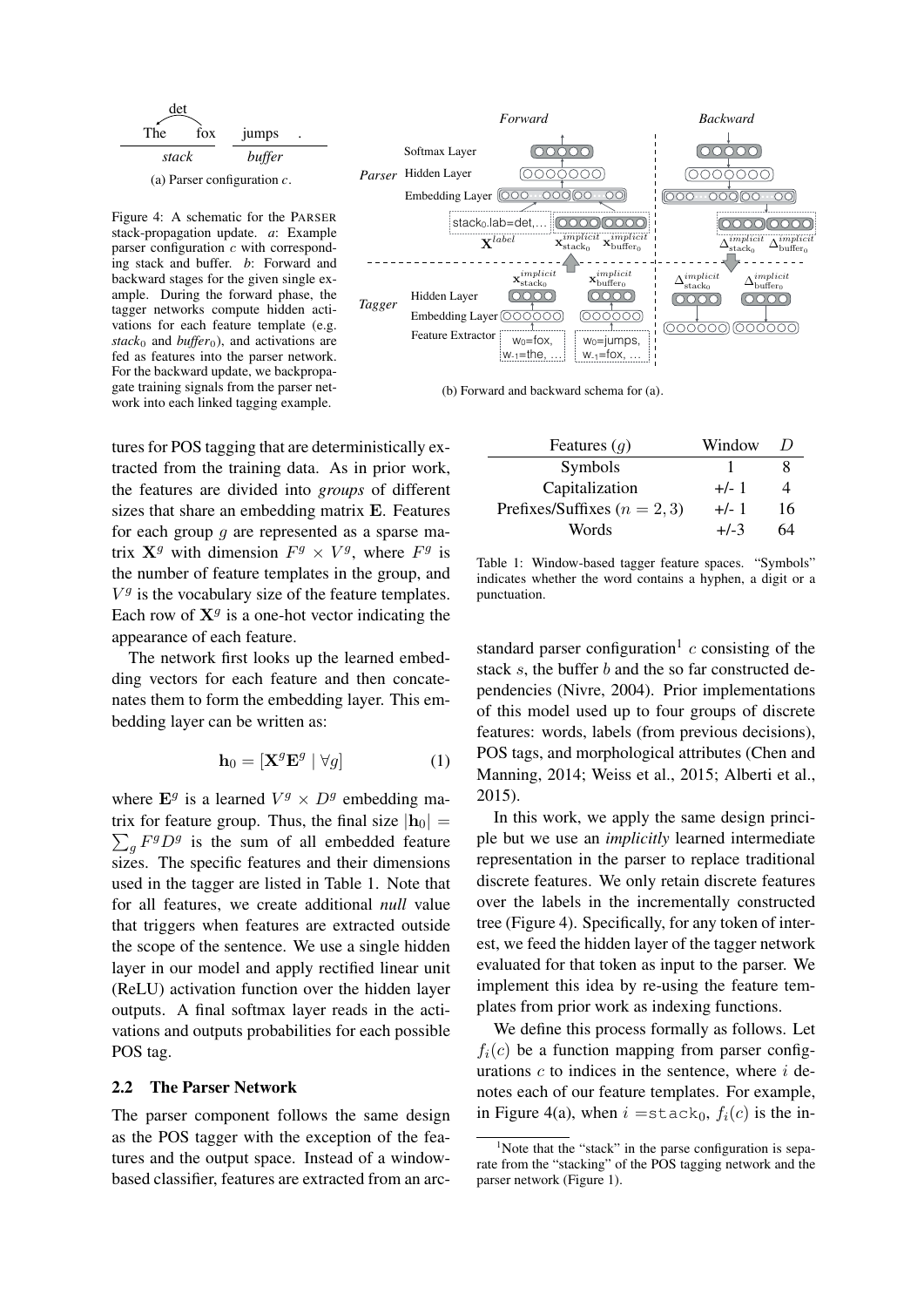dex of "fox" in the sentence. Let  $h_1^{tagger}$  $i_1^{tagger}(j)$  be the hidden layer activation of the tagger network evaluated at token j. We define the input  ${\bf X}^{implicit}$ by concatenating these tagger activations according to our feature templates:

$$
\mathbf{x}_{i}^{implicit} \triangleq \mathbf{h}_{1}^{tagger}(f_{i}(c)). \tag{2}
$$

Thus, the feature group  $X^{implicit}$  is the rowconcatenation of the hidden layer activations of the tagger, as indexed by the feature templates. We have that  $F^{implicit}$  is the number of feature templates, and  $V^{implicit} = H^{tagger}$ , the number of possible values is the number of hidden units in the tagger. Just as for other features, we learn an embedding matrix  $E^{implicit}$  of size  $H^{implicit} \times F^{implicit}$ . Note that as in the POS tagger network, we reserve an additional *null* value for out of scope feature templates. A full example of this lookup process, and the resulting feedforward network connections created, is shown for a simple three-feature template consisting of the top two tokens on the stack and the first on the buffer in Figure 2. See Table 1 for the full list of 20 tokens that we extract for each state.

## 3 Learning with Stack-propagation

In this section we describe how we train our stacking architecture. At a high level, we simply apply backpropagation to our proposed continuous form of stacking (hence "stack-propagation.") There are two major issues to address: (1) how to handle the dynamic many-to-many connections between the tagger network and the parser network, and (2) how to incorporate the POS tag labels during training.

Addressing the first point turns out to be fairly easy in practice: we simply unroll the gold trees into a derivation of (state, action) pairs that produce the tree. The key property of our parsing model is that the *connections* of the feedforward network are constructed incrementally as the parser state is updated. This is different than a generic recurrent model such as an LSTM, which passes activation vectors from one step to the next. The important implication at training time is that, unlike a recurrent network, the parser decisions are conditionally independent given a fixed history. In other words, if we unroll the network structure ahead of time given the gold derivation, we do not need to perform inference when training with respect to these examples. Thus, the overall training procedure is similar to that introduced in Chen and Manning (2014).

To incorporate the POS tags as a regularization during learning, we take a fairly standard approach from multi-task learning. The objective of learning is to find parameters Θ that maximize the data log-likelihood with a regularization on Θ for both parsing and tagging:

$$
\max_{\Theta} \lambda \sum_{\mathbf{x}, y \in \mathcal{T}} \log(P_{\Theta}(y \mid \mathbf{x})) + \sum_{c, a \in \mathcal{P}} \log(P_{\Theta}(a \mid c)), \quad (3)
$$

where  $\{x, y\}$  are POS tagging examples extracted from individual tokens and  $\{c, a\}$  are parser (configuration, action) pairs extracted from the unrolled gold parse tree derivations, and  $\lambda$  is a tradeoff parameter.

We optimize this objective stochastically by alternating between two updates:

- TAGGER: Pick a POS tagging example and update the tagger network with backpropagation.
- PARSER: (Figure 4) Given a parser configuration  $c$  from the set of gold contexts, compute both tagger and parser activations. Backpropagate the parsing loss through the stacked architecture to update both parser and tagger, ignoring the tagger's softmax layer parameters.

While the learning procedure is inspired from multi-task learning—we only update each step with regards one of the two likelihoods—there are subtle differences that are important. While a traditional multi-task learning approach would use the final layer of the parser network to predict both POS tags and parse trees, we predict POS tags from the first hidden layer of our model (the "tagger" network) only. We treat the POS labels as regularization of our parser and simply discard the softmax layer of the tagger network at test time. As we will show in Section 4, this regularization leads to dramatic gains in parsing accuracy. Note that in Section 5, we also show experimentally that stack-propagation is more powerful than the traditional multi-task approach, and by combining them together, we can achieve better accuracy on both POS and parsing tasks.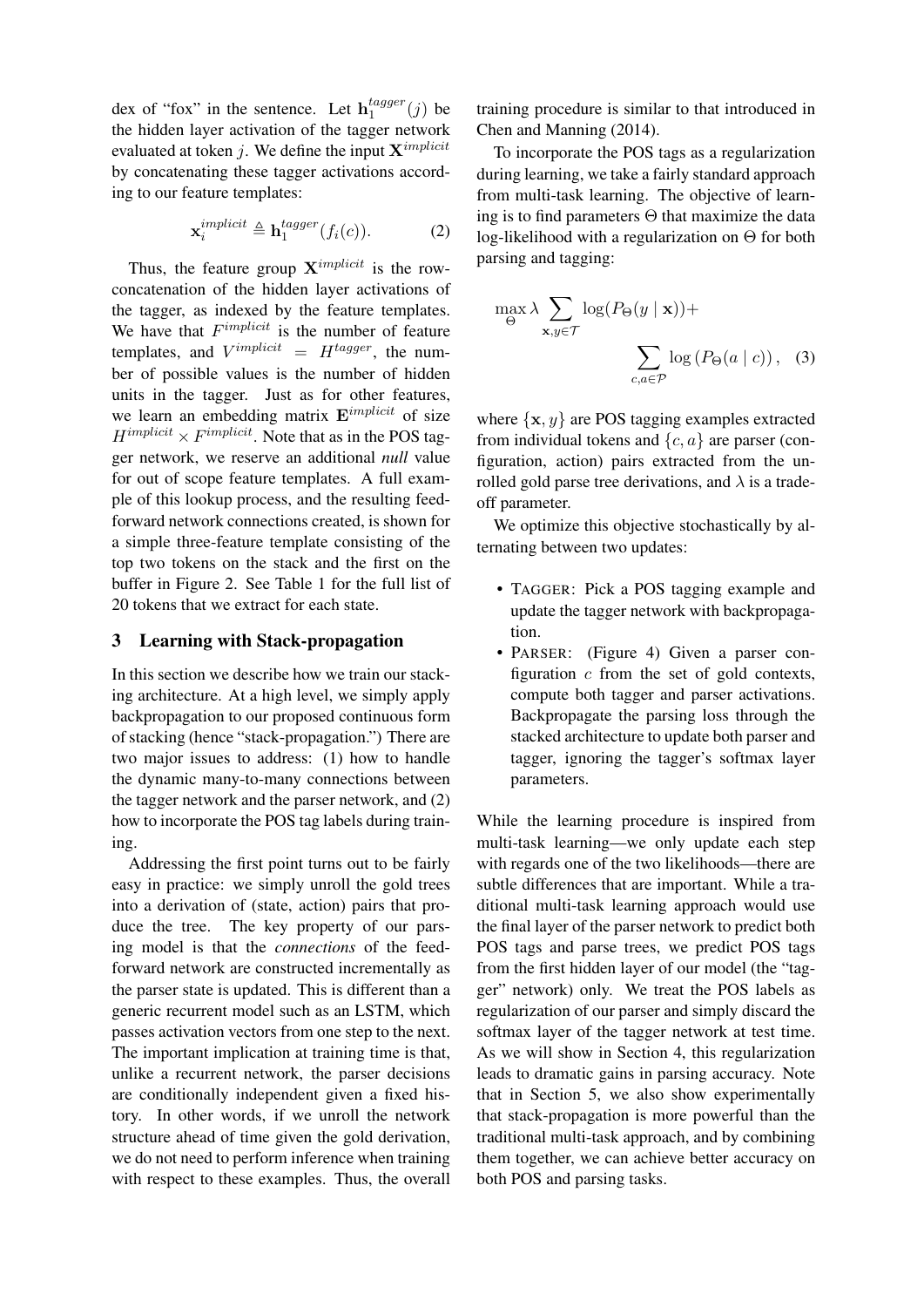| Method                                                                                                                                      | ar | bg | da |  |  |  |  | de en es eu fa fi fr hi id it iw nl |  | no | pl | pt | -sl | AVG                                                                                                 |
|---------------------------------------------------------------------------------------------------------------------------------------------|----|----|----|--|--|--|--|-------------------------------------|--|----|----|----|-----|-----------------------------------------------------------------------------------------------------|
| NO TAGS<br>$B'15$ LSTM<br>Ours (window) 76.1 82.9 70.9 71.7 79.2 79.3 69.1 77.5 72.5 78.2 87.1 71.8 83.6 76.2 72.3 83.2 77.8 79.0 79.8 77.3 |    |    |    |  |  |  |  |                                     |  |    |    |    |     | 75.6 83.1 69.6 72.4 77.9 78.5 67.5 74.7 73.2 77.4 85.9 72.3 84.1 73.1 69.5 82.4 78.0 79.9 80.1 76.6 |
| UNIVERSAL TAGSET                                                                                                                            |    |    |    |  |  |  |  |                                     |  |    |    |    |     |                                                                                                     |
| $B'15$ LSTM                                                                                                                                 |    |    |    |  |  |  |  |                                     |  |    |    |    |     | 74.6 82.4 68.1 73.0 77.9 77.8 66.0 75.0 73.6 78.0 86.8 72.2 84.2 74.5 68.4 83.3 74.5 80.4 78.1 76.2 |
| Pipeline $P_{tag}$                                                                                                                          |    |    |    |  |  |  |  |                                     |  |    |    |    |     | 73.7 83.6 72.0 73.0 79.3 79.5 63.0 78.0 66.9 78.5 87.8 73.5 84.2 75.4 70.3 83.6 73.4 79.5 79.4 76.6 |
| <b>RBGParser</b>                                                                                                                            |    |    |    |  |  |  |  |                                     |  |    |    |    |     | 75.8 83.6 73.9 73.5 79.9 79.6 68.0 78.5 65.4 78.9 87.7 74.2 84.7 77.6 72.4 83.9 75.4 81.3 80.7 77.6 |
| Stackprop                                                                                                                                   |    |    |    |  |  |  |  |                                     |  |    |    |    |     | 77.0 84.3 73.8 74.2 80.7 80.7 70.1 78.5 74.5 80.0 88.9 74.1 85.8 77.5 73.6 84.7 79.2 80.4 81.8 78.9 |

Table 2: Labeled Attachment Score (LAS) on Universal Dependencies Treebank. *Top:* Results without any POS tag observations. "B'15 LSTM" is the character-based LSTM model (Ballesteros et al., 2015), while "Ours (window)" is our window-based architecture variant without stackprop. *Bottom:* Comparison against state-of-the-art baselines utilizing the POS tags. Paired t-tests show that the gain of Stackprop over all other approaches is significant ( $p < 10^{-5}$  for all but RBGParser, which is  $p < 0.02$ ).

#### 3.1 Implementation details

Following Weiss et al. (2015), we use minibatched averaged stochastic gradient descent (ASGD) (Bottou, 2010) with momentum (Hinton, 2012) to learn the parameters  $\Theta$  of the network. We use a separate learning rate, moving average, and velocity for the tagger network and the parser; the PARSER updates all averages, velocities, and learning rates, while the TAGGER updates only the tagging factors. We tuned the hyperparameters of momentum rate  $\mu$ , the initial learning rate  $\eta_0$  and the learning rate decay step  $\gamma$  using held-out data. The training data for parsing and tagging can be extracted from either the same corpus or different corpora; in our experiments they were always the same.

To trade-off the two objectives, we used a random sampling scheme to perform 10 epochs of PARSER updates and 5 epochs of TAGGER updates. In our experiments, we found that pretraining with TAGGER updates for one epoch before interleaving PARSER updates yielded faster training with better results. We also experimented using the TAGGER updates solely for initializing the parser and found that interleaving updates was crucial to obtain improvements over the baseline.

### 4 Experiments

In this section, we evaluate our approach on several dependency parsing tasks across a wide variety of languages.

#### 4.1 Experimental Setup

We first investigated our model on 19 languages from the Universal Dependencies Treebanks  $v1.2<sup>2</sup>$  We selected the 19 largest currently spoken languages for which the full data was freely available. We used the coarse universal tagset in our experiments with no explicit morphological annotations. To measure parsing accuracy, we report unlabeled attachment score (UAS) and labeled attachment score (LAS) computed on all tokens (including punctuation), as is standard for non-English datasets.

For simplicity, we use the arc-standard (Nivre, 2004) transition system with greedy decoding. Because this transition system only produces projective trees, we first apply a projectivization step to all treebanks before unrolling the gold derivations during training. We make an exception for Dutch, where we observed a significant gain on development data by introducing the SWAP action (Nivre, 2009) and allowing non-projective trees.

For models that required predicted POS tags, we trained a window-based tagger using the same features as the tagger component of our stacking model. We used 5-fold jackknifing to produce predicted tags on the training set. We found that the window-based tagger was comparable to a stateof-the-art CRF tagger for most languages. For every network we trained, we used the development data to evaluate a small range of hyperparameters, stopping training early when UAS no longer improved on the held-out data. We use  $H = 1024$ hidden units in the parser, and  $H = 128$  hidden units in the tagger. The parser embeds the tagger activations with  $D = 64$ . Note that following Ballesteros et al. (2015), we did not use any auxiliary data beyond that in the treebanks, such as pre-trained word embeddings.

For a final set of experiments, we evaluated on the standard Wall Street Journal (WSJ) part of the Penn Treebank (Marcus et al., 1993)), dependencies generated from version 3.3.0 of the Stanford

<sup>2</sup> http://universaldependencies.org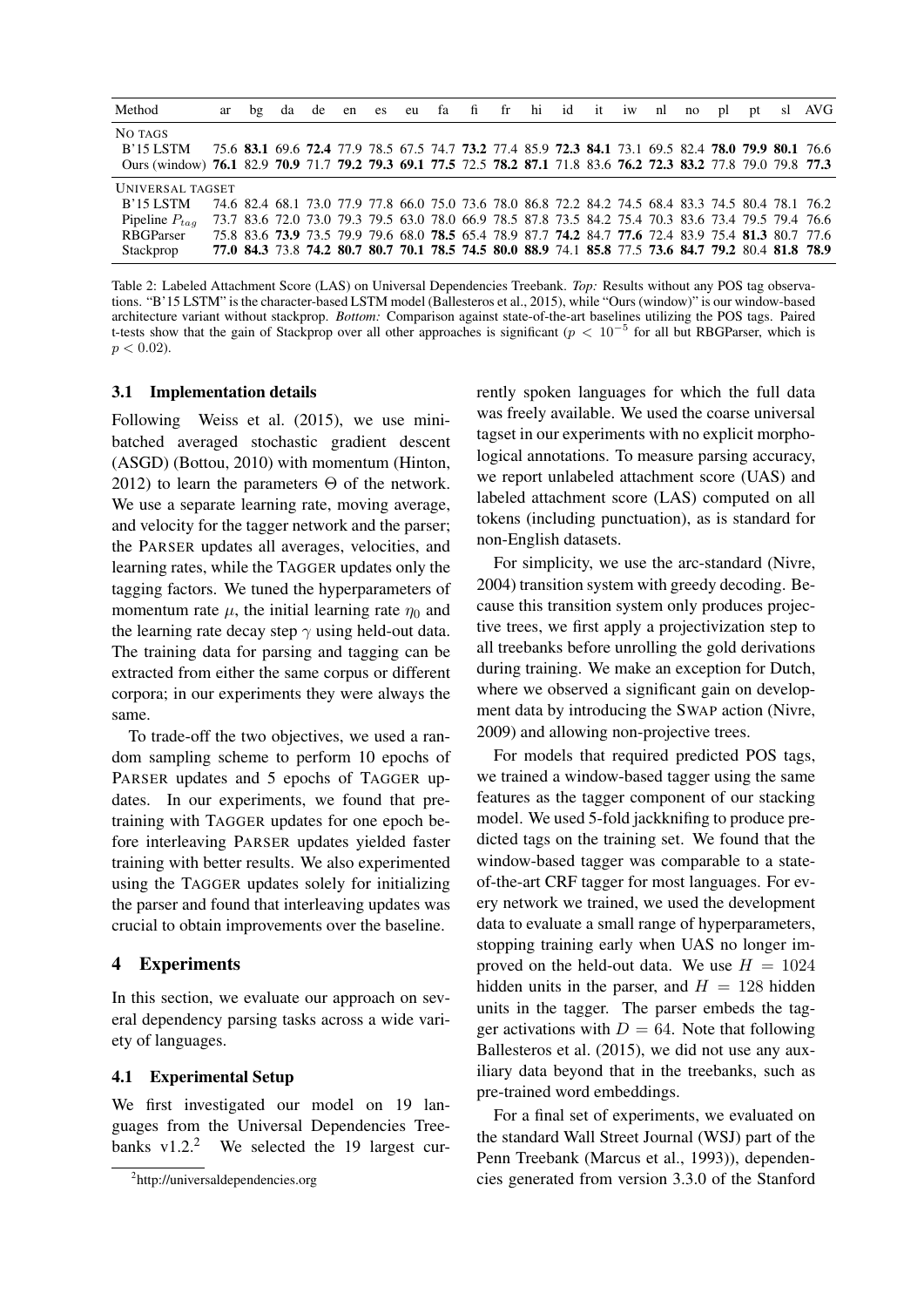| Method                  | UAS   | LAS   |
|-------------------------|-------|-------|
| NO TAGS                 |       |       |
| Dyer et al. (2015)      | 92.70 | 90.30 |
| Ours (window-based)     | 92.85 | 90.77 |
| <b>UNIVERSAL TAGSET</b> |       |       |
| Pipeline $(P_{taq})$    | 92.52 | 90.50 |
| Stackprop               | 93.23 | 91.30 |
| FINE TAGSET             |       |       |
| Chen & Manning $(2014)$ | 91.80 | 89.60 |
| Dyer et al. (2015)      | 93.10 | 90.90 |
| Pipeline $(P_{taq})$    | 93.10 | 91.16 |
| Stackprop               | 93.43 | 91.41 |
| Weiss et al. $(2015)$   | 93.99 | 92.05 |
| Alberti et al. (2015)   | 94.23 | 92.36 |

Table 3: WSJ Test set results for greedy and state-of-the-art methods. For reference, we show the most accurate models from Alberti et al. (2015) and Weiss et al. (2015), which use a deeper model and beam search for inference.

converter (De Marneffe et al., 2006). We followed standard practice and used sections 2-21 for training, section 22 for development, and section 23 for testing. Following Weiss et al. (2015), we used section 24 to tune any hyperparameters of the model to avoid overfitting to the development set. As is common practice, we use pretrained word embeddings from the word2vec package when training on this dataset.

#### 4.2 Results

We present our main results on the Universal Treebanks in Table 2. We directly compare our approach to other baselines in two primary ways. First, we compare the effectiveness of our learned continuous representations with those of Alberti et al. (2015), who use the predicted distribution over POS tags concatenated with word embeddings as input to the parser. Because they also incorporate beam search into training, we re-implement a greedy version of their method to allow for direct comparisons of token representations. We refer to this as the "Pipeline  $(P_{taq})$ " baseline. Second, we also compare our architecture trained without POS tags as regularization, which we refer to as "Ours (window-based)". This model has the same architecture as our full model but with no POS supervision and updates. Since this model never observes POS tags in any way, we compare against a recurrent character-based parser (Ballesteros et al.,

| Model Variant                             | UAS   | LAS   | POS   |  |  |  |  |  |
|-------------------------------------------|-------|-------|-------|--|--|--|--|--|
| Arc-standard transition system            |       |       |       |  |  |  |  |  |
| Pipeline $(P_{tag})$                      | 81.56 | 76.55 | 95.14 |  |  |  |  |  |
| Ours (window-based)                       | 82.08 | 77.08 |       |  |  |  |  |  |
| Ours (Stackprop)                          | 83.38 | 78.78 |       |  |  |  |  |  |
| Joint parsing & tagging transition system |       |       |       |  |  |  |  |  |
| Pipeline $(P_{tag})$                      | 81.61 | 76.57 | 95.30 |  |  |  |  |  |
| Ours (window-based)                       | 82.58 | 77.76 | 94.92 |  |  |  |  |  |
| Ours (Stackprop)                          | 83.21 | 78.64 | 95.43 |  |  |  |  |  |

Table 4: Averaged parsing and POS tagging results on the UD treebanks for joint variants of stackprop. Given the windowbased architecture, stackprop leads to higher parsing accuracies than joint modeling (83.38% vs. 82.58%).

2015) which is state-of-the-art when no POS tags are provided.<sup>3</sup> Finally, we compare to RGBParser (Lei et al., 2014), a state-of-the art graph-based (non-greedy) approach.

Our greedy stackprop model outperforms all other methods, including the graph-based RBG-Parser, by a significant margin on the test set (78.9% vs 77.6%). This is despite the limitations of greedy parsing. Stackprop also yields a 2.3% absolute improvement in accuracy compared to using POS tag confidences as features (Pipeline  $P_{taq}$ ). Finally, we also note that adding stackprop to our window-based model improves accuracy in *every* language, while incorporating predicted POS tags into the LSTM baseline leads to occasional drops in accuracy (most likely due to cascaded errors.)

### 5 Discussion

Stackprop vs. other representations. One unexpected result was that, even *without* the POS tag labels at training time, our stackprop architecture achieves better accuracy than either the character-based LSTM or the pipelined baselines (Table 2). This suggests that adding windowbased representations–which aggregate over many features of the word and surrounding context– is more effective than increasing the expressiveness of individual word representations by using character-based recurrent models. In future work we will explore combining these two complementary approaches.

We hypothesized that stackprop might provide larger gains over the pipelined model when the

<sup>&</sup>lt;sup>3</sup>We thank Ballesteros et al.  $(2015)$  for their assistance running their code on the treebanks.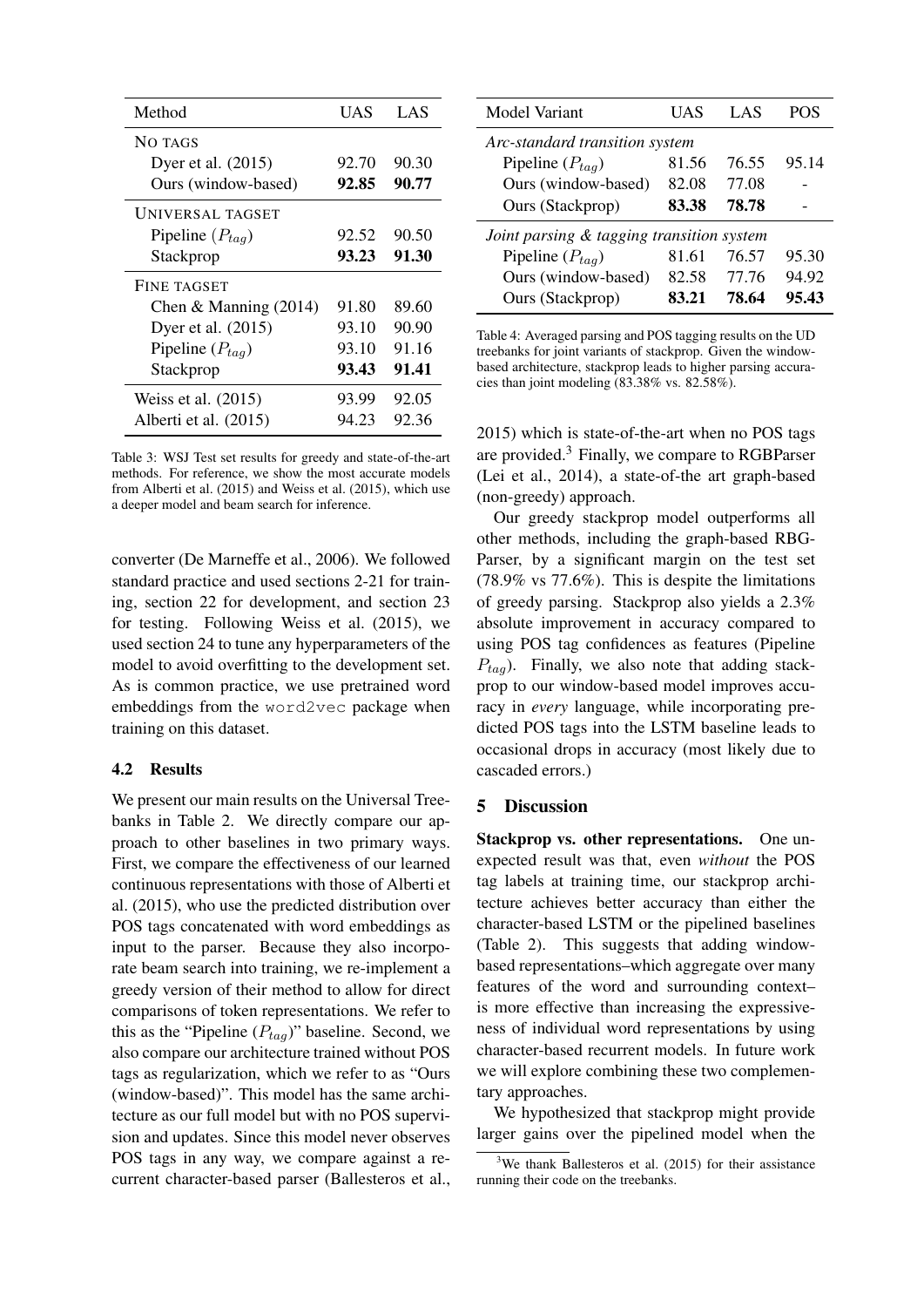| Token            | married by a <b>judge</b> .                                                 | Don't <b>judge</b> a book by                                                                           | and <b>walked</b> away satisfied                                                           | when I walk in the door                                                          |
|------------------|-----------------------------------------------------------------------------|--------------------------------------------------------------------------------------------------------|--------------------------------------------------------------------------------------------|----------------------------------------------------------------------------------|
| <b>Neighbors</b> | mesmerizing as a <i>rat</i> .<br>A staple!<br>day at a <i>bar</i> , then go | doesn't <i>change</i> the company's<br>won't <i>charge</i> your phone<br>don't <i>waste</i> your money | tried, and <i>tried</i> hard<br>and <i>incorporated</i> into<br>and <i>belonged</i> to the | upset when I <i>went</i> to<br>I <i>mean</i> besides me<br>I <i>felt</i> as if I |
| Pattern          | a [noun]                                                                    | 'nt [verb]                                                                                             | and [verb]ed                                                                               | I [verb]                                                                         |

Table 5: Four of examples of tokens in context, along with the three most similar tokens according to the tagger network's activations, and the simple pattern exhibited. Note that this model was trained with the Universal tagset which does not distinguish verb tense.

POS tags are very coarse. We tested this latter hypothesis on the WSJ corpus by training our model using the coarse universal tagsets instead of the fine tagset (Table 3). We found that stackprop achieves similar accuracy using coarse tagsets as the fine tagset, while the pipelined baseline's performance drops dramatically. And while stackprop doesn't achieve the highest reported accuracies on the WSJ, it does achieve competitive accuracies and outperforms prior state-of-the-art for greedy methods (Dyer et al., 2015).

Stackprop vs. joint modeling. An alternative to stackprop would be to train the *final* layer of our architecture to predict both POS tags and dependency arcs. To evaluate this, we trained our window-based architecture with the integrated transition system of Bohnet and Nivre (2012), which augments the SHIFT transition to predict POS tags. Note that if we also apply stackprop, the network learns from POS annotations twice: once in the TAGGER updates, and again the PARSER updates. We therefore evaluated our window-based model both with and without stack-propagation, and with and without the joint transition system.

We compare these variants along with our reimplementation of the pipelined model of Alberti et al. (2015) in Table 4. We find that stackprop is always better, even when it leads to "double counting" the POS annotations; in this case, the result is a model that is significantly better at POS tagging while marginally worse at parsing than stackprop alone.

Reducing cascaded errors. As expected, we observe a significant reduction in cascaded POS tagging errors. An example from the English UD treebank is given in Figure 5. Across the 19 languages in our test set, we observed a 10.9% gain  $(34.1\% \text{ vs. } 45.0\%)$  in LAS on tokens where the pipelined POS tagger makes a mistake, compared to a 1.8% gain on the rest of the corpora.



Figure 5: Example comparison between predictions by a pipeline model and a joint model. While both models predict a wrong POS tag for the word "back" (ADV rather than VERB), the joint model is robust to this POS error and predict the correct parse tree.

Decreased model size. Previous neural parsers that use POS tags require learning embeddings for words and other features on top of the parameters used in the POS tagger (Chen and Manning, 2014; Weiss et al., 2015). In contrast, the number of total parameters for the combined parser and tagger in the Stackprop model is reduced almost by half compared to the Pipeline model, because the parser and tagger share parameters. Furthermore, compared to our implementation of the pipeline model, we observed that this more compact parser model was also roughly twice as fast.

Contextual embeddings. Finally, we also explored the significance of the representations learned by the tagger. Unlike word embedding models, the representations used in our parser are constructed for each token based on its surrounding context. We demonstrate a few interesting trends we observed in Table 5, where we show the nearest neighbors to sample tokens in this contextual embedding space. These representations tend to represent syntactic patterns rather than individual words, distinguishing between the form (e.g. "judge" as a noun vs. a verb') and context of tokens (e.g. preceded by a personal pronoun).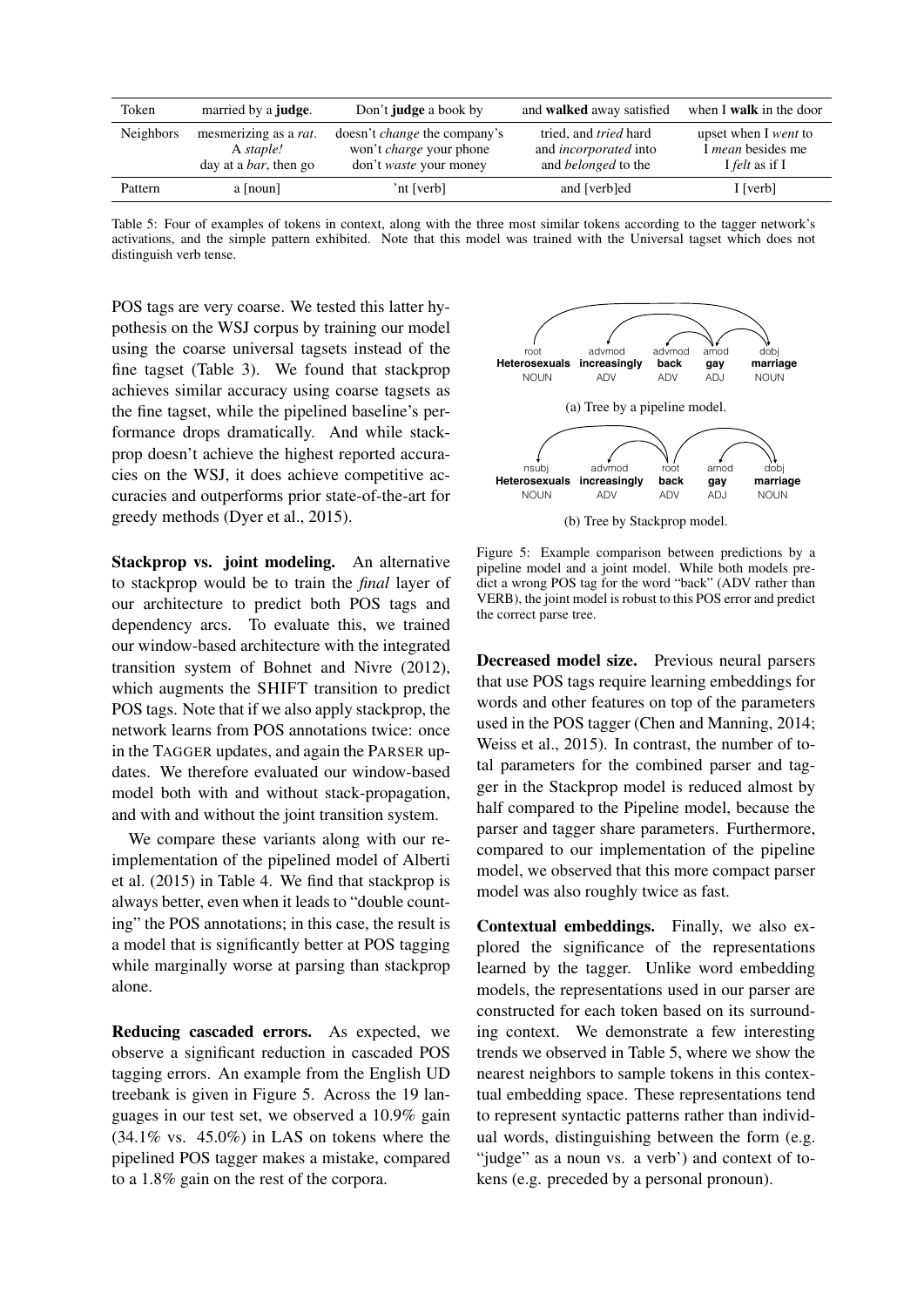### 6 Conclusions

We present a stacking neural network model for dependency parsing and tagging. Through a simple learning method we call "stack-propagation," our model learns effective intermediate representations for parsing by using POS tags as regularization of implicit representations. Our model outperforms all state-of-the-art parsers when evaluated on 19 languages of the Universal Dependencies treebank and outperforms other greedy models on the Wall Street Journal.

We observe that the ideas presented in this work can also be as a principled way to optimize upstream NLP components for down-stream applications. In future work, we will extend this idea beyond sequence modeling to improve models in NLP that utilize parse trees as features. The basic tenet of stack-propagation is that the hidden layers of neural models used to generate annotations can be used instead of the annotations themselves. This suggests a new methodology to building deep neural models for NLP: we can design them from the ground up to incorporate multiple sources of annotation and learn far more effective intermediate representations.

### Acknowledgments

We would like to thank Ryan McDonald, Emily Pitler, Chris Alberti, Michael Collins, and Slav Petrov for their repeated discussions, suggestions, and feedback, as well all members of the Google NLP Parsing Team. We would also like to thank Miguel Ballesteros for assistance running the character-based LSTM.

### References

- Chris Alberti, David Weiss, Greg Coppola, and Slav Petrov. 2015. Improved transition-based parsing and tagging with neural networks. In *Proceedings of EMNLP 2015*.
- Miguel Ballesteros, Chris Dyer, and Noah A. Smith. 2015. Improved transition-based parsing by modeling characters instead of words with lstms. *Proceddings of EMNLP*.
- Bernd Bohnet and Joakim Nivre. 2012. A transitionbased system for joint part-of-speech tagging and labeled non-projective dependency parsing. In *Proceedings of the 2012 Joint Conference on Empirical Methods in Natural Language Processing and Computational Natural Language Learning*, pages 1455–1465. Association for Computational Linguistics.
- Léon Bottou. 2010. Large-scale machine learning with stochastic gradient descent. In *Proceedings of COMPSTAT'2010*, pages 177–186. Springer.
- Danqi Chen and Christopher D Manning. 2014. A fast and accurate dependency parser using neural networks. In *Proceedings of the 2014 Conference on Empirical Methods in Natural Language Processing (EMNLP)*, volume 1, pages 740–750.
- Ronan Collobert, Jason Weston, Léon Bottou, Michael Karlen, Koray Kavukcuoglu, and Pavel P. Kuksa. 2011. Natural language processing (almost) from scratch. *JMLR*.
- Marie-Catherine De Marneffe, Bill MacCartney, and Christopher D. Manning. 2006. Generating typed dependency parses from phrase structure parses. In *Proceedings of Fifth International Conference on Language Resources and Evaluation*, pages 449– 454.
- Greg Durrett and Dan Klein. 2015. Neural crf parsing. In *Proceedings of the Association for Computational Linguistics*. Association for Computational Linguistics.
- Chris Dyer, Miguel Ballesteros, Wang Ling, Austin Matthews, and Noah A Smith. 2015. Transitionbased dependency parsing with stack long shortterm memory. *ACL*.
- Nicholas FitzGerald, Oscar Tckstrm, Kuzman Ganchev, and Dipanjan Das. 2015. Semantic role labeling with neural network factors. In *Proceedings of the 2015 Conference on Empirical Methods in Natural Language Processing (EMNLP '15)*.
- Jun Hatori, Takuya Matsuzaki, Yusuke Miyao, and Jun'ichi Tsujii. 2011. Incremental joint pos tagging and dependency parsing in chinese. In *IJC-NLP*, pages 1216–1224. Citeseer.
- Geoffrey E Hinton. 2012. A practical guide to training restricted boltzmann machines. In *Neural Networks: Tricks of the Trade*, pages 599–619. Springer.
- Terry Koo, Xavier Carreras Pérez, and Michael Collins. 2008. Simple semi-supervised dependency parsing. In *46th Annual Meeting of the Association for Computational Linguistics*, pages 595–603.
- Tao Lei, Yu Xin, Yuan Zhang, Regina Barzilay, and Tommi Jaakkola. 2014. Low-rank tensors for scoring dependency structures. In *Proceedings of the 52nd Annual Meeting of the Association for Computational Linguistics*, volume 1, pages 1381–1391.
- Zhenghua Li, Min Zhang, Wanxiang Che, Ting Liu, Wenliang Chen, and Haizhou Li. 2011. Joint models for chinese pos tagging and dependency parsing. In *Proceedings of the Conference on Empirical Methods in Natural Language Processing*, pages 1180–1191. Association for Computational Linguistics.